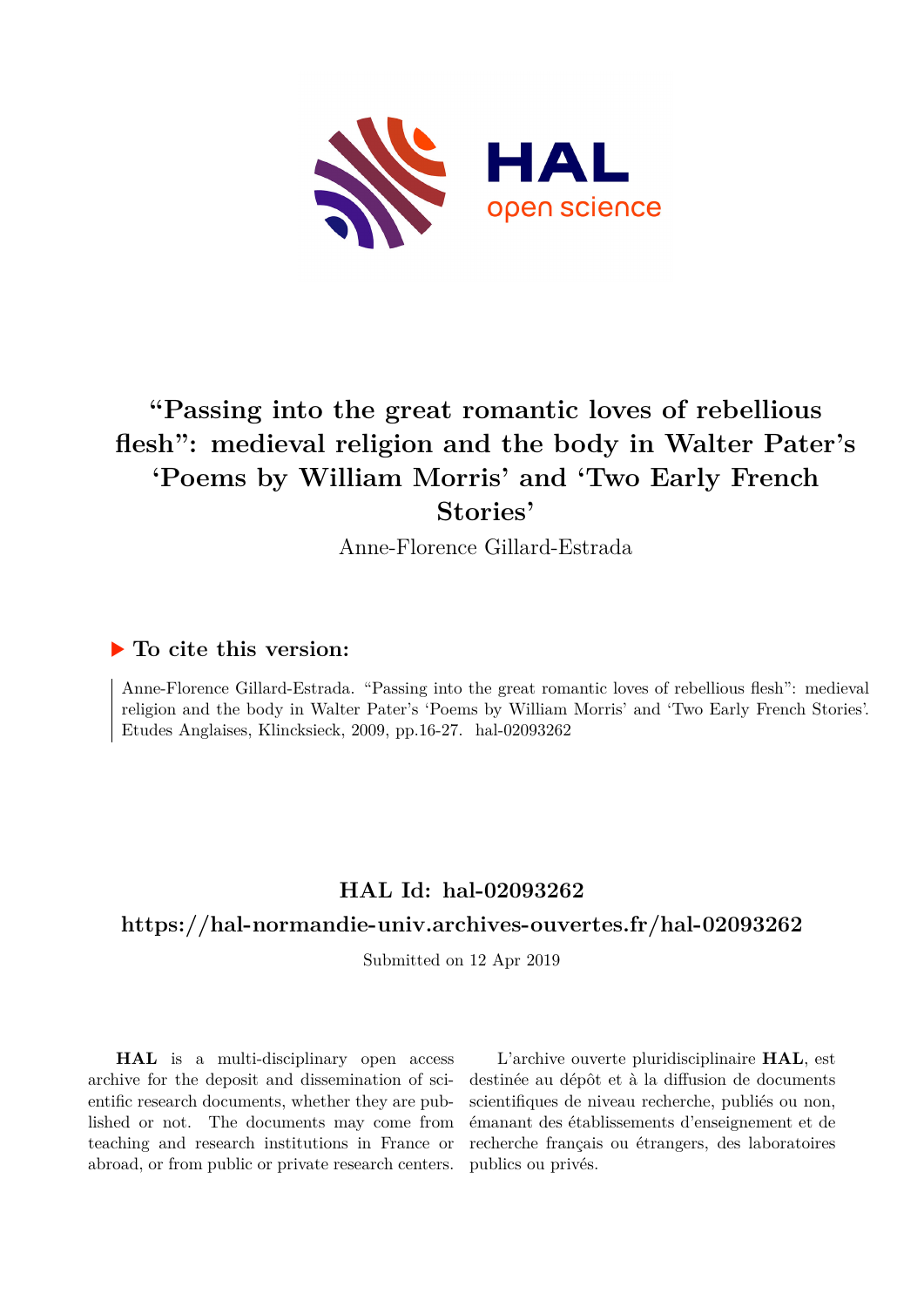### "Passing into the great romantic loves of rebellious flesh": medieval religion and the body in two works by Walter Pater

Anne-Florence Gillard-Estrada – Université de Rouen-Normandie

This study concentrates on the oft-neglected notion of the "medieval spirit" that Walter Pater defines in two texts, "Poems by William Morris" and "Two Early French Stories". It attempts to show a paradox: for Pater, the reaction against religion in the Middle Ages—which took the form of medieval antinomianism but also of a sensual or physical liberation—originated in Christianity itself. Our reading also aims at showing how Pater deploys diverging discourses on love, which evoke either disorder or harmony according to whether the focus is on the male or on the female body.

La notion d'« esprit médiéval » chez Walter Pater a été relativement peu abordée. À partir de l'étude de deux textes, « Poems by William Morris » et « Two Early French Stories », on s'efforcera de souligner le paradoxe suivant : selon Pater, la réaction contre la religion, qu'elle prenne la forme de l'antinomisme ou d'une libération sensuelle et physique, a pour origine le christianisme lui-même. Notre hypothèse de lecture est aussi que les modalités du discours sur l'amour sont différentes selon que Pater traite du corps féminin ou masculin, l'un évoquant le désordre et l'autre l'harmonie.

Appreciations of Walter Pater's relation towards religion have often seen a divide: he either re-endorsed orthodox Christianity in his later works, or remained faithful to the relativistic or anti-religious stance of his beginnings. But discourse on religion plays a central role in his texts and other readings insist on Pater's valuation of religion as "cultural practice. The aim of the present essay is not to make a thorough overview of religious discourse in Pater's oeuvre but rather to concentrate on two texts that deal with the freeing of what he terms the "human spirit" in the context of the Middle Ages. In these texts, Pater posits the dangers of rigid religious systems and counters the Christian discourse on the body. Pater instead insists on the primacy of the senses and refuses to establish a dichotomy between body and soul. But he elaborates a strategy of oscillation between references to religion and allusions to poetry, which enable him to paradoxically locate sites of rebellion within the very space of Christianity. And so Pater finally seems more radical when he deploys his various discourses on the body than when he deals with questions of religion proper.

In October 1868, Pater anonymously published "Poems by William Morris", which deals with Morris's poetry and lists central tenets of the Aesthetic movement. In 1873, he extracted the second part of this essay to form the Conclusion to the first edition of The Renaissance. He later turned the first part of the essay into a text entitled "Aesthetic Poetry".

 <sup>1</sup> See Higgins: "Pater's texts have a double motive: firstly, to dismantle the absolute claims of Christianity, interrogating its doctrinal paradigms and especially its somatic regime; and secondly, to reaffirm, as an alternative, the imaginative and idealistic potential of historically-specific religious discourse" (287).

<sup>&</sup>lt;sup>2</sup> Except when stated, all references are to this version of the text, published in the 1889 edition of *Appreciation* (referred to as A). "Poems of William Morris" was originally published in the Westminster Review XXXIV (October 1868), 301-312.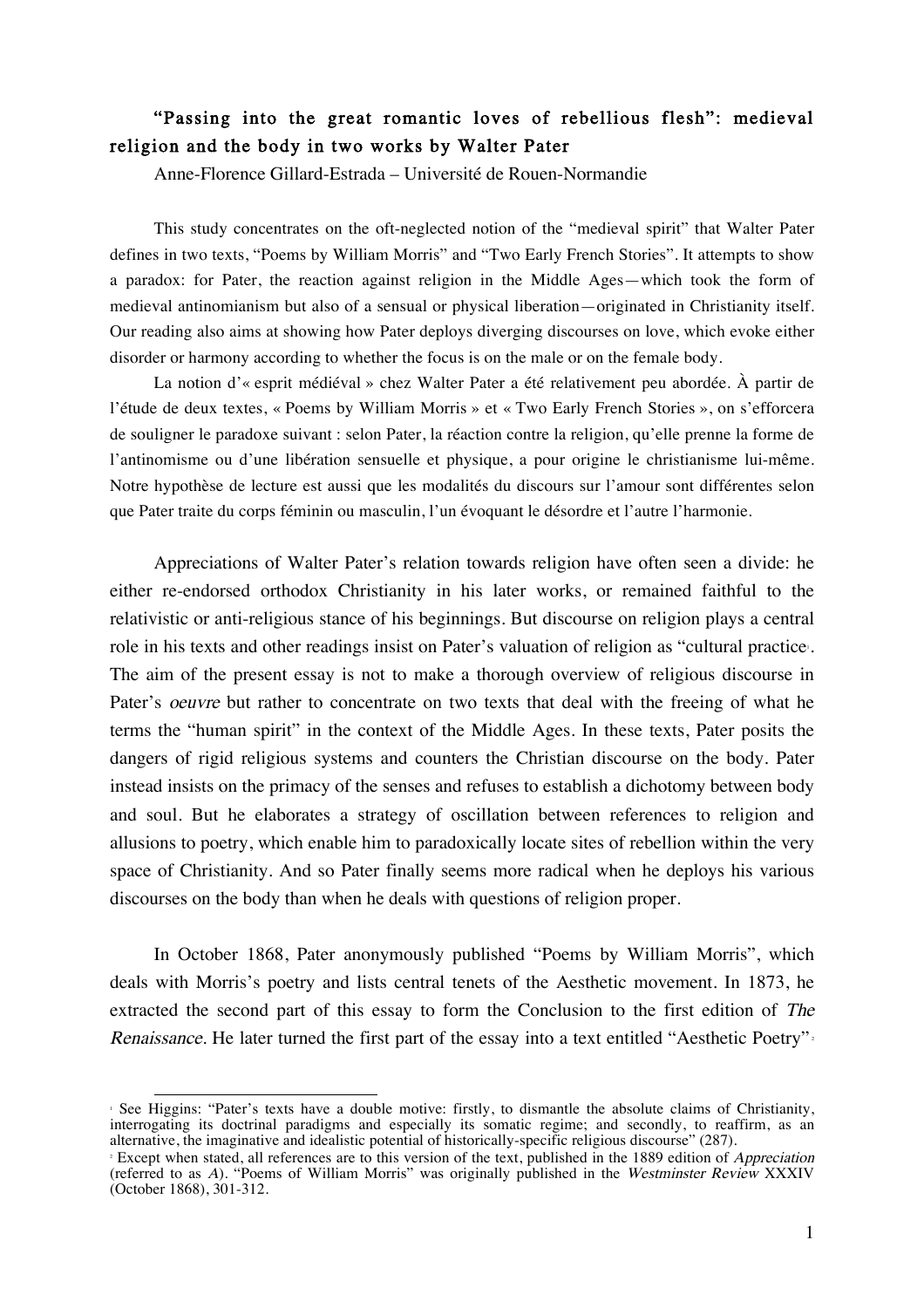and inserted it into the first edition of *Appreciations* (1889). In another essay, "Aucassin and Nicolette", published in the first edition of 1873 of Studies in the History of the Renaissance, he addresses the irruption of the Renaissance in the medieval world. He then revised this, modifying or suppressing some passages and adding an analysis of the tale of "Amis and Amile"; this was re-published as "Two Early French Stories" for the second edition in 1877 of the volume, now entitled The Renaissance: Studies in Art and Poetry.

In his essay on William Morris's poems, Pater undertakes to define the characteristics of that contemporary "aesthetic poetry" Morris belongs to. This derives from a "romantic school", which, according to him, "mark a transition not so much from the pagan to the medieval ideal, as from a lower to a higher degree of passion in literature,"  $(A, 214)$ . There is confusion as to what his object really is, since he sometimes examines Morris's "aesthetic poetry", and sometimes the "medieval spirit" which is one of the sources of that poetry. His central idea is that "the medieval spirit" comprises two elements: "its mystic religion at its apex in Dante and Saint Louis, and its mystic passion, passing here and there into the great romantic loves of rebellious flesh, of Lancelot and Abelard" (<sup>A</sup> 214). He alternates discussions of Morris's The Defence of Guinevere with remarks on medieval religion. Religion thus acquires a rather unorthodox dimension because of its privileging of passion, sensuousness, and physicality. He for example finds common elements in Guinevere, in the poetry of the Troubadours (which may be grouped with the category of the profane or the artistic), as well as in Abelard or in a medieval monk (which are religious or ecclesiastic figures).

The passion Pater extols in Morris's poem on Guinevere was literally kindled in the very context of medieval religion:

> The poem […] is a thing tormented and awry with passion, like the body of Guenevere defending herself from the charge of adultery, and the accent falls in strange, unwonted places with the effect of a great cry. In truth these Arthurian legends, in their origin prior to Christianity, yield all their sweetness only in a Christian atmosphere. That religion, monastic religion at any rate, has its sensuous side, a dangerously sensuous side, has been often seen[.]  $(A 215)$ .

For Pater, it is Guinevere's "body" and not her soul which is reacting against accusations of sexual misdemeanour, and such passion here entails physical anguish. But this poetry's "sweetness"—a notion he uses in the other essay and which he opposes to "strength"—only becomes apparent when seen in the medieval context of Christian religion. And according to him, "poetry"—here the "Arthurian legends" or "Provençal poetry"—and "the religious spirit" share common characteristics and aims  $(A 217)$ . Shortly after he evokes Guinevere, Pater indeed turns to medieval Christianity. Again, the juxtaposition of references contribute

<sup>&</sup>lt;sup>3</sup> The Morris essay attracted adverse criticism both in 1868 and in the 1873 "Conclusion" form. Brake believes that Pater removed "Aesthetic Poetry" from the second edition of Appreciations of 1890 because of the context of the Cleveland Street scandals of 1889 which involved male prostitutes and members of the upper class, and because he feared attacks from conservative critics on the subject of religion (see 2002, 32). See also Brake (1991), 53-55.

 $\pm$  All references are to the Macmillan edition of The Renaissance (referred to as R). Donald Hill's edition of The Renaissance, Berkeley: University of California Press, 1980, contains Pater's revisions to the text; see also Inman (1980).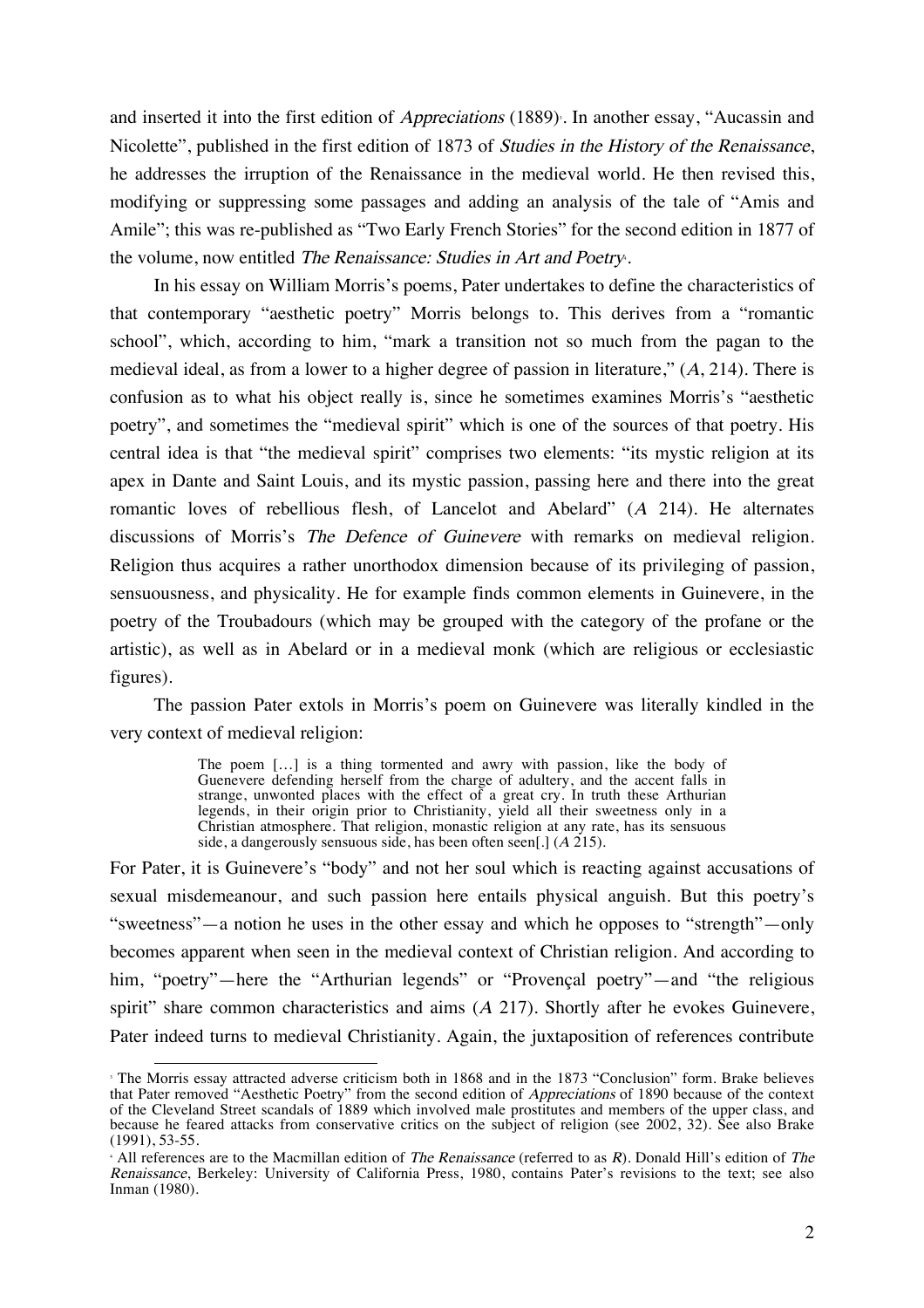to the perhaps deliberate confusion. The word "only" may indeed betray Pater's preference for those figures that rebelled against religious strictures. He then stresses the "aesthetic beauty" of medieval religion:

> The Christianity of the Middle Age made way among a people whose loss was in the life of the senses partly by its æsthetic beauty, a thing so profoundly felt by the Latin hymn-writers, who for one moral or spiritual sentiment have a hundred sensuous images. (<sup>A</sup> 215)

Incidentally, Pater's antithetical position with regard to Christianity was even stronger in the 1868 version, in which he wrote that "religion shades into sensuous love and sensuous love into religion" and that the "Latin hymn-writers" had a "beautiful idol, presumably Christ". But for Pater, the passions of the courtly love tradition originated in the overcharged spirituality of the Middle Ages. And he envisages the outbreak of the same feelings both in the religious and the lay worlds, as when he deals with the presence in medieval literature of the theme of the conflict between love for a lover and love for Christ: "What is characteristic in [these Arthurian legends] is the strange suggestion of a deliberate choice between Christ and a rival lover"  $(A 215)$ . Immediately afterwards, he inscribes this rivalry within religion itself:

> And so in those imaginative loves, in their highest expression, the Provençal poetry, it is a rival religion with a new rival cultus that we see. Coloured through and through with Christian sentiment, they are rebels against it. The rejection of one worship for another is never lost sight of. The jealousy of that other lover, for whom these words and images and refined ways of sentiment were first devised, is the secret here of a borrowed, perhaps factitious colour and heat. (A 215-216)

The text therefore poses a rival to religion who is constructed as a real human being and, interestingly enough, who is defined as jealous.

In his essay "Two Early French Stories", Pater returns to this idea of a conflict between Christ and a rival religion, which is again expressed in terms of the presence of a rival lover. He also defines his notion of liberation by referring to a theme he derived from Heine— the survival of the pagan gods in the Christian world:

> In their search after the pleasures of the senses and the imagination, in their care for beauty, in their worship of the body, people were impelled beyond the bounds of the Christian ideal; and their love became sometimes a strange idolatry, a strange rival religion. It was the return of that ancient Venus, not dead, but only hidden for a time in the caves of the Venusberg, of those old pagan gods still going to and fro on the earth, under all sorts of disguises.  $(R 25)$

The power of Venus, Pater then suggests, accounts not only for the love of Abelard and Heloïse or the legend of Tannhaüser but also for Albigensian or antinomian movements. For Pater, the goddess of carnal love embodies the renaissance of the spirit and the liberation of the body, and this is exemplified by the legend of the knight whom Venus diverts from his quest of the Holy Grail—a favourite motif of Pre-Raphaelitism. Aucassin and Nicolette rebel against the strictures of religion as the Guinevere of Morris's poems does; they indeed choose the body and the senses at the expense of spiritual salvation:

Of this spirit Aucassin and Nicolette contains perhaps the most famous expression: it

<sup>&</sup>lt;sup>5</sup> "Poems by William Morris", op. cit., 301.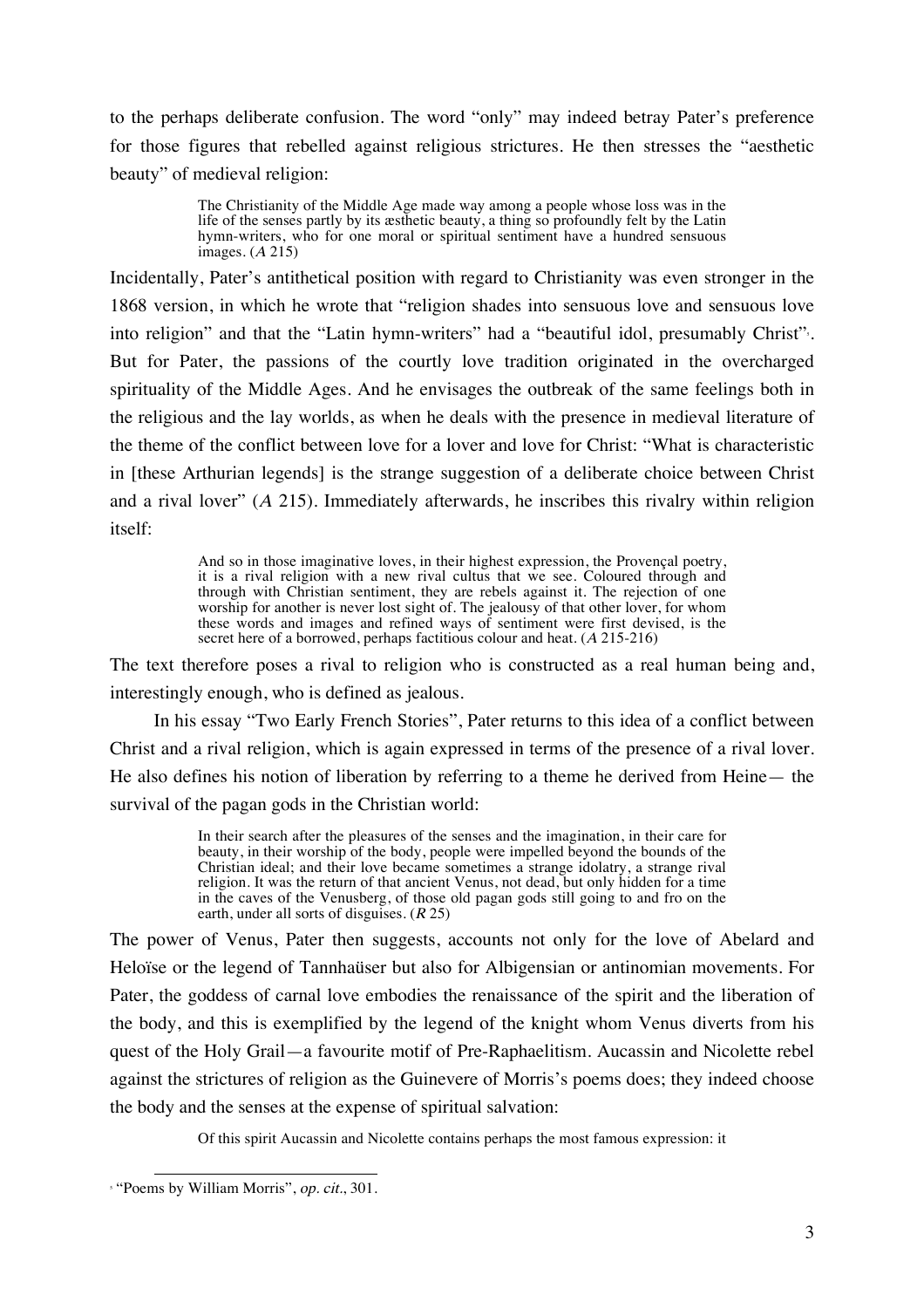is the answer Aucassin gives when he is threatened with the pains of hell, if he makes Nicolette his mistress. A creature wholly of affection and the senses, he sees on the way to paradise only a feeble and worn-out company of aged priests, "clinging day and night to the chapel altars," barefoot or in patched sandals. With or even without Nicolette, "his sweet mistress whom he so much loves," he, for his part, is ready to start on the way to hell, along with "the good scholars," as he says, and the actors, and the fine horsemen dead in battle, and the men of fashion, and "the fair courteous ladies who had two or three chevaliers apiece beside their own true lords," all gay with music, in their gold, and silver, and beautiful furs.  $(R 25-26)$ 

Pater associates here with Pre-Raphaelite artists like Rossetti, who had looked favourably upon adulterous lovers: Paolo and Francesca's passion was also stronger than the religious fear of hell.

Religion and the poetry of the Troubadours share a similar spirit of freedom. Pater establishes a connection between Abelard and that poetry since both display the same "liberty of the heart":

> But it is not so much the ecclesiastical art of the middle age, its sculpture and painting—work certainly done in a great measure for pleasure's sake, in which even a secular, a rebellious spirit often betrays itself—but rather its profane poetry, the poetry of Provence, and the magnificent after-growth of that poetry in Italy and France, which those French writers have in view when they speak of this medieval Renaissance. In that poetry, earthly passion, with its intimacy, its freedom, its variety—the liberty of the heart—makes itself felt; and the name of Abelard, the great scholar and the great lover, connects the expression of this liberty of heart with the free play of human intelligence around all subjects presented to it, with the liberty of the intellect, as that age understood it.  $(R\ 3-4)$

Abelard embodies an oscillation between theological pursuits and earthly concerns. Pater indeed defines him as "the great scholar and the great lover"  $(R 3)$ , an association that he uses time and again in his works: an intellectual or religious figure becomes a loving being, a recurrent conflation derived from Plato. Pater insists on the physicality of Abelard, whom he describes as a "comely clerk"  $(R 4)$ . He has him evolve in an atmosphere characterized by a diffuse sensuality:

> And so from the rooms of this shadowy house by the Seine side we see that spirit going abroad, with its qualities already well defined, its intimacy, its languid sweetness, its rebellion, its subtle skill in dividing the elements of human passion, its care for physical beauty, its worship of the body[.]  $(R 5)$

Pater then suggests that the refusal of corporeality begets a rebellion of the spirit and the flesh:

> [A]s Abelard and Heloïse sat together at home there, to refine a little further on the nature of abstract ideas, "Love made himself of the party with them." You conceive the temptations of the scholar, who, in such dreamy tranquillity, amid the bright and busy spectacle of the "Island," lived in a world of something like shadows; and that for one who knew so well how to assign its exact value to every abstract thought, those restraints which lie on the consciences of other men had been relaxed.  $(R4)$

To abstraction, Pater opposes desire, and this culminates with Abelard's relationship with Heloise. Rebellion against the constraints of religion is then expressed in terms of a recovery of the senses:

The opposition into which Abelard is thrown, which gives its colour to his career,

 <sup>6</sup> Pater echoes here Winckelmann's characterization as "philosopher and lover at once", modelled on Plato's image of the philosopher in love in Phaedrus.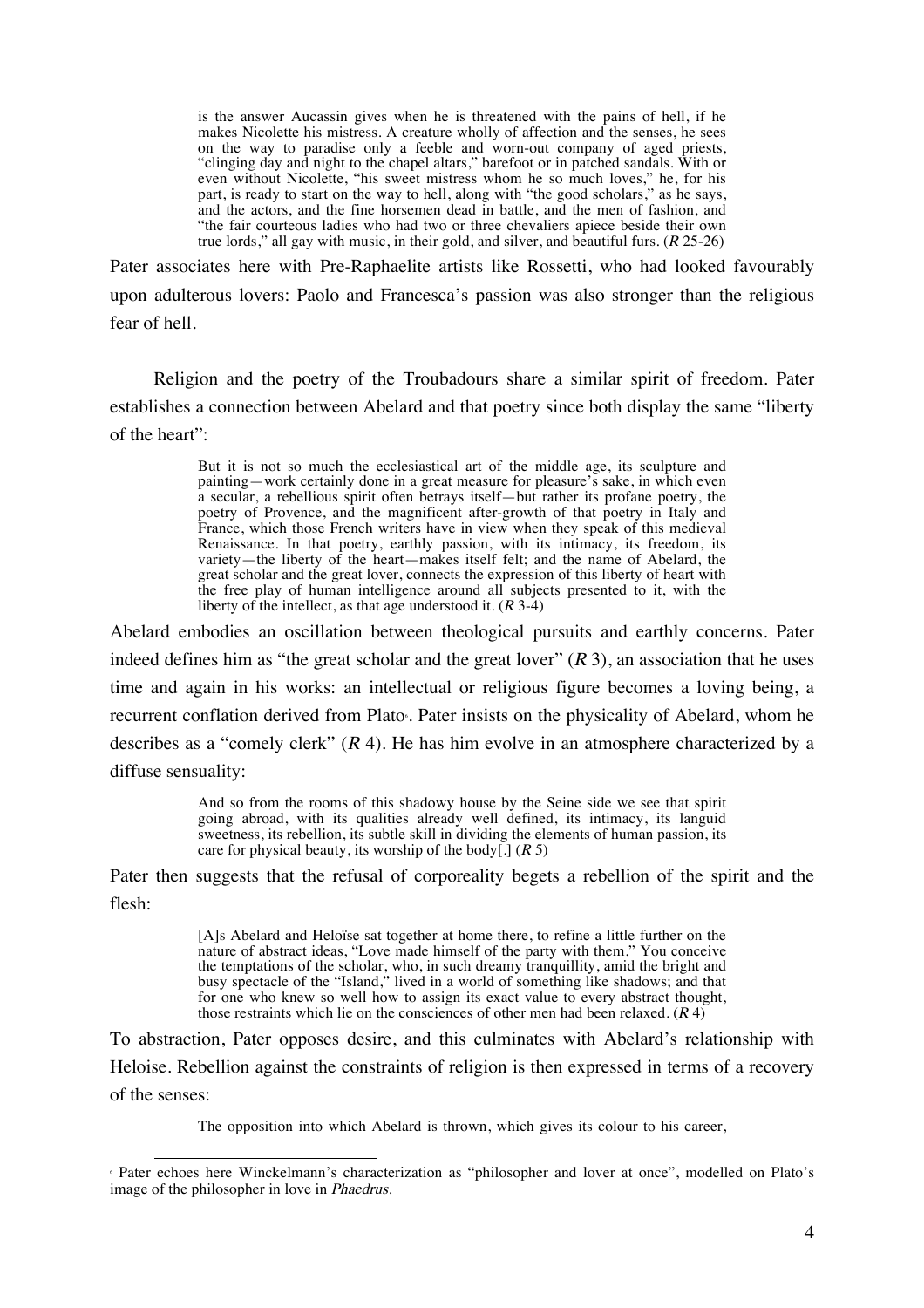which breaks his soul to pieces, is a no less subtle opposition than that between the merely professional, official, hireling ministers of that system, with their ignorant worship of system for its own sake, and the true child of light, the humanist, with reason and heart and senses quick, while theirs were almost dead. He reaches out towards, he attains, modes of ideal living, beyond the prescribed limits of that system, though in essential germ, it may be, contained within it.  $(R 7)$ 

Pater opposes the humanist to those ghost-like defenders of dogma for whom religion entails exclusion of the senses and who turn him into a victim. Abelard seems engaged in a spiritual ascent towards an "ideal living" which is then reversed and becomes problematical: it is described as unconstrained by the limits imposed by a rigid spiritual system, while being enclosed within that very religious system. But what crowns it is an immersion into the world of the senses:

> But the human spirit, bold through those needs, was too strong for them. Abelard and Heloïse write their letters—letters with a wonderful outpouring of soul—in medieval Latin; and Abelard, though he composes songs in the vulgar tongue, writes also in Latin those treatises in which he tries to find a ground of reality below the abstractions of philosophy, as one bent on trying all things by their congruity with human experience, who had felt the hand of Heloïse, and looked into her eyes, and tested the resources of humanity in her great and energetic nature.  $(R 7-8)$

Abelard regains a footing in the concrete and fleshly world through his sensual, erotic experience with Heloise.

Pater refuses to privilege soul over body. He draws a comparison between the aesthetic poetry of Morris, where "there is no delirium or illusion, no experiences of mere soul while the body and the bodily senses sleep, or wake with convulsed intensity at the prompting of imaginative love; but rather the great primary passions under broad daylight", and the transition brought about by the Renaissance. To him, "the monk in his cloister, [who] through the "open vision," open only to the spirit, divined, aspired to, and at last apprehended, a better daylight, but earthly, open only to the senses", exemplifies this transition  $(A 221)$ . The figure of the monk looms large in his analysis of the moment during the Middle Ages when "the mood of the cloister is taking a new direction" (<sup>A</sup> 216). The cloister thus becomes the site of rebellion, the locus of an escape towards the life of the senses. And the male, isolated figure of the monk, with which maybe the Oxonian don Pater perhaps identified, becomes a symbol of that liberation:

> But the choice life of the human spirit is always under mixed lights, and in mixed situations, when it is not too sure of itself, is still expectant, girt up to leap forward to the promise. Such a situation there was in that earliest return from the overwrought spiritualities of the Middle Age to the earlier, more ancient life of the senses; and for us the most attractive form of classical story is the monk's conception of it, when he escapes from the sombre atmosphere of his cloister to natural light. The fruits of this mood, which, divining more than it understands, infuses into the scenery and figures of Christian history some subtle reminiscence of older gods, or into the story of Cupid and Psyche that passionate stress of spirit which the world owes to Christianity, constitute a peculiar vein of interest in the art of the fifteenth century.  $(A 224-225)$

The monk escapes from his cell in order to envision another world, and this has repercussions on the literary and artistic domains. For it is a monk who permits the return of pagan gods within the Christian tradition; conversely, the Christian reading of a classical love story entails tension.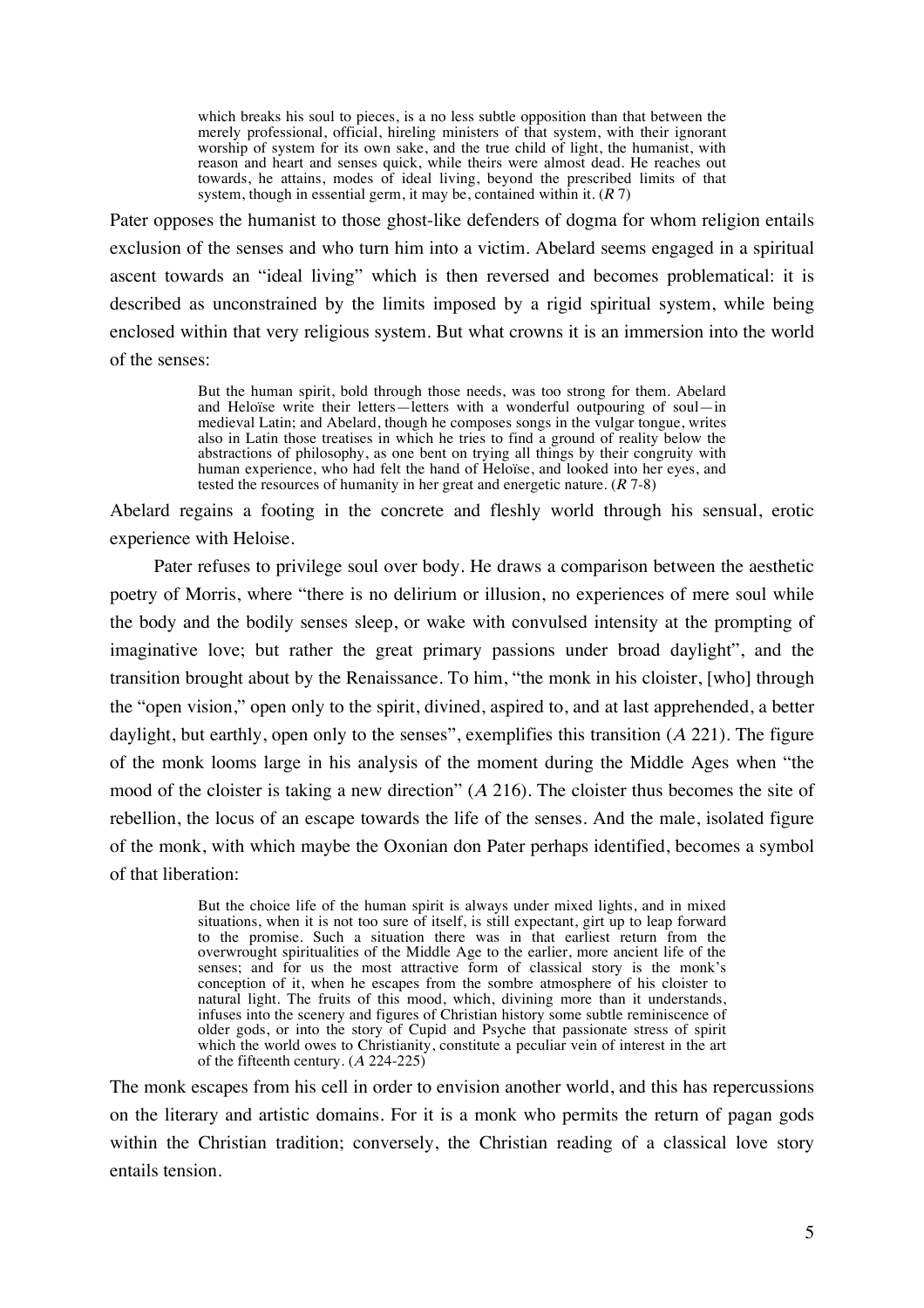Pater then repeats the idea that in medieval religion, "the very absence of form led to the same reverie he discerned in Provençal poetry":

> Hereon, as before in the cloister, so now in the château, the reign of reverie set in. The devotion of the cloister knew that mood thoroughly, and had sounded all its stops. For the object of this devotion was absent or veiled, not limited to one supreme plastic form like Zeus at Olympia or Athena in the Acropolis, but distracted, as in a fever dream, into a thousand symbols and reflections. But then, the Church, that new Sibyl, had a thousand secrets to make the absent near. Into this kingdom of reverie, and with it into a paradise of ambitious refinements, the earthly love enters, and becomes a prolonged somnambulism. Of religion it learns the art of directing towards an unseen object sentiments whose natural direction is towards objects of sense. Hence a love defined by the absence of the beloved, choosing to be without hope, protesting against all lower uses of love, barren, extravagant, antinomian. It is the love which is incompatible with marriage, for the chevalier who never comes, of the serf for the châtelaine, of the rose for the nightingale, of Rudel for the Lady of Tripoli. (A 217-218)

Excessive abstraction created the desire for physicality. For Pater, religion is indeed fundamentally characterized by absence, and Christianity has communicated its yearning for a presence or a form to Provençal poetry. But the "earthly love" between a lady and her chevalier is also characterized by a sense of absence and even of hopelessness. Such love is expressed in terms of endurance, punishment and unrewarded desire, as if the expressions of this type of "love" had been modelled on the practices of mortification of Christian asceticism:

> Another element of extravagance came in with the feudal spirit: Provençal love is full of the very forms of vassalage. To be the servant of love, to have offended, to taste the subtle luxury of chastisement, of reconciliation—the religious spirit too knows that, and meets just there [...] the delicacies of the earthly love.  $(A 217)$

The juxtapositions of "luxury" and "chastisement", of "vassalage" and "delicacies" blend aesthetic, religious or sensuous realms, while giving this poetry a masochistic dimension, as if the lover's suffering and humiliation had been derived from religious practices. The curtailment of the senses provokes a nervous disruption which, in turn, leads to a better apprehension of the world of the senses. The poems of the Middle Age—and later, Morris's poems—are concerned with sensuousness:

> A passion of which the outlets are sealed, begets a tension of nerve, in which the sensible world comes to one with a reinforced brilliancy and relief—all redness is turned into blood, all water into tears. Hence a wild, convulsed sensuousness in the poetry of the Middle Age, in which the things of nature begin to play a strange delirious part. (A 218)

Pater's conception of such forms of sensuousness is rife with fever and disorder. The general atmosphere is that of disease and sleepiness, and the very fragility of protagonists characterized as androgynous—which may hint at homoeroticism—prevents such love from being durable:

> Here, under this strange complex of conditions, as in some medicated air, exotic flowers of sentiment expand, among people of a remote and unaccustomed beauty, somnambulistic, frail, androgynous, the light almost shining through them. Surely, such loves were too fragile and adventurous to last more than for a moment.  $(A 217)$

In fact, the word "here" is ambivalent and may point either to religion or to the "earthly love" of Provençal poetry, since both have just been mentioned. Immediately afterwards, it is religion that is subjected to disorder and illusoriness: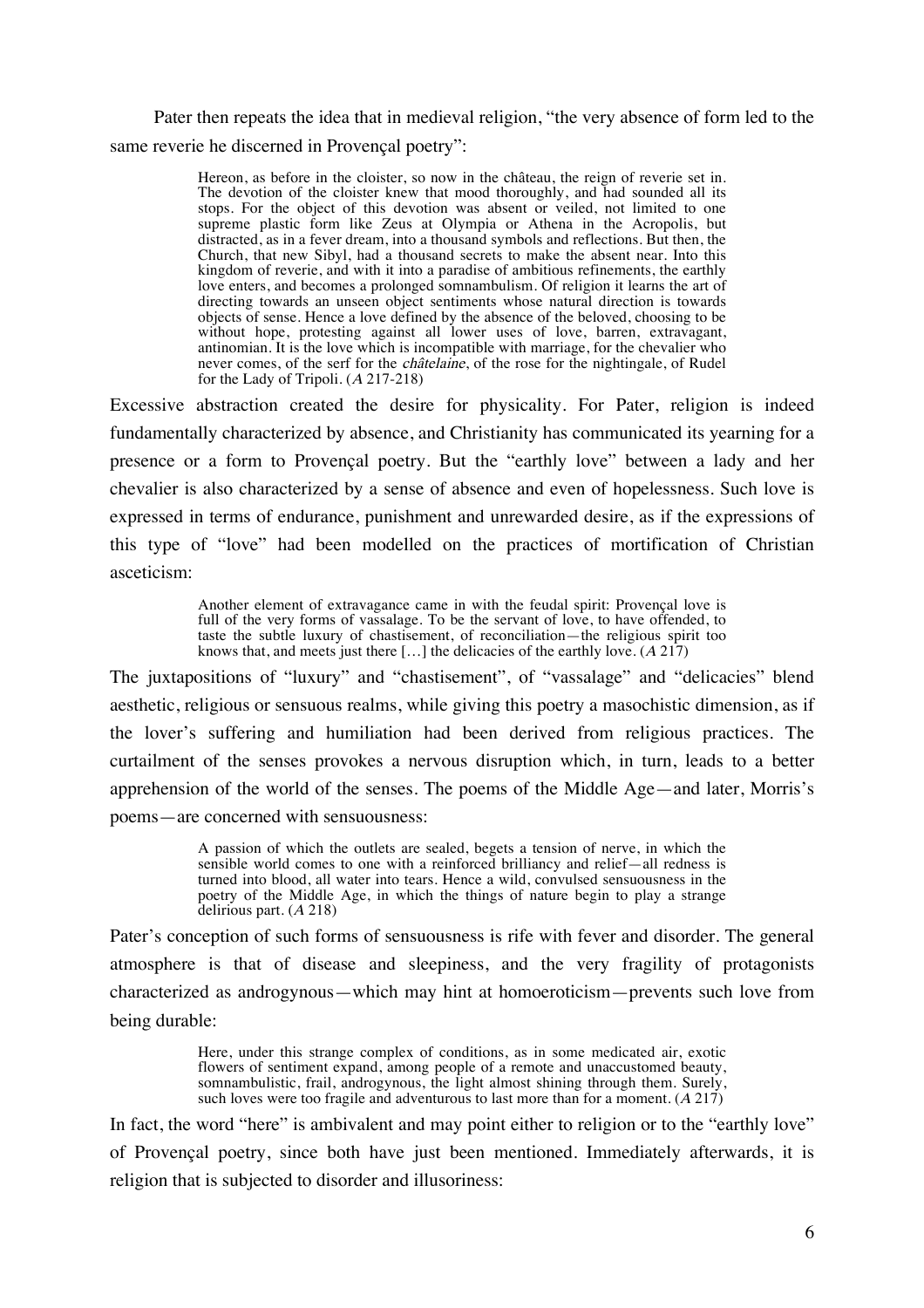That monastic religion of the Middle Age was, in fact, in many of its bearings, like a beautiful disease or disorder of the senses: and a religion which is a disorder of the senses must always be subject to illusions. Reverie, illusion, delirium: they are the three stages of a fatal descent both in the religion and the loves of the Middle Age. (<sup>A</sup> 217)

Pursuing his analogies between religion and that poetry, Pater sees the same disruption of the senses conducive to delirium in both.

In "Two Early French Story", Pater returns one more to this theme of an atmosphere of disease and disorder, and also alludes to Aucassin's vassalage:

> All through it one feels the influence of that faint air of overwrought delicacy, almost of wantonness, which was so strong a characteristic of the poetry of the Troubadours. The Troubadours […] came to value a type of personal beauty which has in it but little of the influence of the open air and sunshine. There is a languid Eastern deliciousness in the very scenery of the story, the full-blown roses, the chamber painted in some mysterious manner where Nicolette is imprisoned, the cool brown marble, the almost nameless colours, the odour of plucked grass and flowers. Nicolette herself well becomes this scenery, and is the best illustration of the quality I mean—the beautiful, weird, foreign girl, whom the shepherds take for a fay, who has the knowledge of simples, the healing and beautifying qualities of leaves and flowers, whose skilful touch heals Aucassin's sprained shoulder, so that he suddenly leaps from the ground; the mere sight of whose white flesh, as she passed the place where he lay, healed a pilgrim stricken with sore disease[…]. With this girl Aucassin is so deeply in love that he forgets all knightly duties.  $(R \ 20-21)$

Nicolette is akin to a witch and a femme fatale. She has literally maddened Aucassin. Pater's vision of that feminine figure is very personal. He previously said that Heloise was able "to penetrate into the mysteries of the older world, she had become a sorceress, like the Celtic druidesses"  $(R 4)$ . It seems as if to Pater such feminine figures are disquieting or threatening. Venus lulls knights into the Venusberg; Heloise, the female intellectual, is compared to a witch; and the love inspired by Nicolette is like a disease. Pater uses descriptions drawn from Dante to insist on Aucassin's emasculation: the "tyranny" of his love for Nicolette "became actually physical, blinding his senses, and suspending his bodily forces"  $(R 23)$ . Lovesick and suffering, Aucassin is deprived of his masculinity:

> [T]he slim, tall, debonair, dansellon, […] with his curled yellow hair, and eyes of vair, who faints with love, as Dante fainted, who rides all day through the forest in search of Nicolette, while the thorns tear his flesh, so that one might have traced him by the blood upon the grass, and who weeps at eventide because he has not found her, who has the malady of his love, and neglects all knightly duties. (<sup>R</sup> 23)

If Aucassin is a wounded knight whose bleeding evokes the Passion of Christ, he is also a demasculinized and disempowered figure. Under the influence of Nicolette, he forsakes his masculine vigour: "a song relates how the sweet, grave figure goes forth to battle, in dainty, tight-laced armour. It is the very image of the Provençal love-god, no longer a child, but grown to pensive youth"  $(R 23-24)$ ; but then, when "that great malady of his love came upon him", he is debilitated and thus becomes an easy prey to his enemies.

Interestingly enough, Nicolette's femininity is described in subdued tones, since Pater suppresses aspects of her description from the translated quotations of the story, especially when it comes to references to parts of her body that may be eroticized, such as her breasts.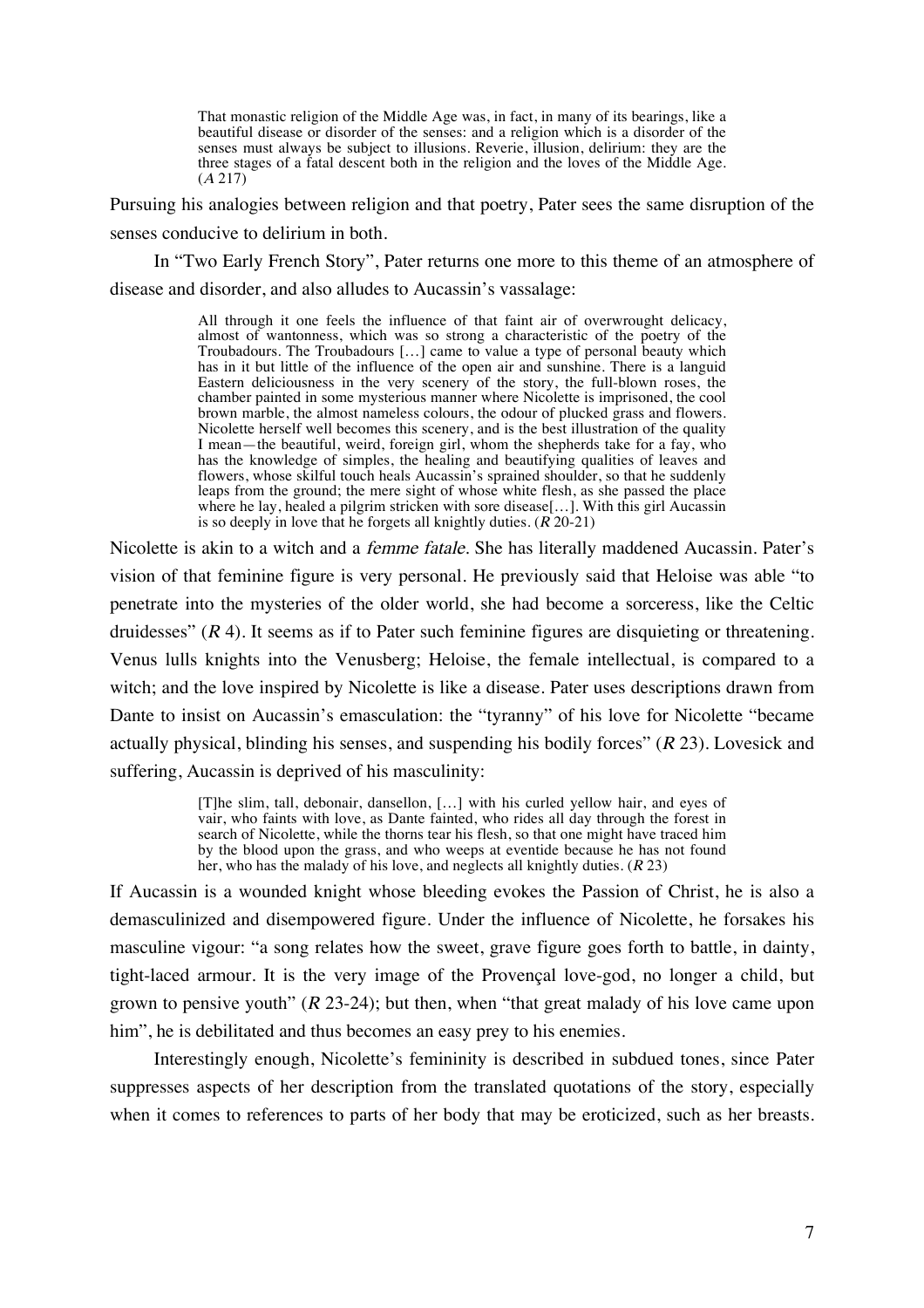Critics have seen Victorian prudishness here, which may be dismissed by another interpretation: Pater's discourses on the body diverged according to whether a man or a woman is concerned; indeed, his wish to insist on physicality sometimes had limits when it comes to feminine figures. So because of its peculiar vision of feminine figures, this essay may not be read as a "sunny story of romantic and purely sensual love that puts the happiest face on Pater's aesthetic spirit" (Becker-Leckrone 291).

But Pater turned to a "sunnier" story of love—one based on a Greek narrative. When he revised the essay in 1877, after the volume's first edition had elicited criticism for its hedonism and anti-Christian accents, he included the story of Amis and Amile. This was an editorial strategy since the structure of the story evokes an even more disreputable Greek motif.

Pater first uses metaphors of procreation and engendering to affirm that the Renaissance that had begun in the Middle Ages comprised "a revival of classical antiquity"; with that revival, "the taste for sweetness generated there becomes the seed of the classical revival in it, prompting it constantly to seek after the springs of perfect sweetness in the Hellenic world"  $(R 2)$ . So the rediscovery of the pagan past involves "sweetness". In the story he adds, Amis and Amile's amity surpasses love for their wives. Comparing them to other Greek-inspired medieval couples, Pater insists on the physical dimension of this friendship:

> Li Amitiez de Ami et Amile, that free play of human affection, of the claims of which Abelard's story is an assertion, makes itself felt in the incidents of a great friendship, a friendship pure and generous, pushed to a sort of passionate exaltation, and more than faithful unto death. Such comradeship, though instances of it are to be found everywhere, is still especially a classical motive; Chaucer expressing the sentiment of it so strongly in an antique tale, that one knows not whether the love of both Palamon and Arcite for Emelya, or of those two for each other, is the chiefer subject of the Knight's Tale  $(R 8)$

Because of their physical resemblance, Pater associates these two friends—and their equivalents in Chaucer's tale—with the motif of the "Dioscuri"  $(R 9)$ . He intermingles Greek legend and medieval lore. This friendship thus verges towards a type of love laden with homoerotic undertones: "the fair friendship, which had made the prison of the two lads sweet hitherto with its daily offices"  $(R 9)$ . Their friendship is associated with sacrifice, chivalry, and Christian love. The Pope gave them two similar cups when he baptized them and there are many references to blood—which evoke the Grail. The story belongs to the genre of hagiography: Pater mentions its complete title, La vie des saints martyrs Amis et Amile. He then adds that "[i]t was not till the end of the seventeenth century that their names were finally excluded from the martyrology; and their story ends with this monkish miracle of earthly comradeship, more than faithful unto death"  $(R \ 27)$ . So medieval Christian culture is conflated with Greek homoerotic friendship.

 <sup>7</sup> See Inman, 293.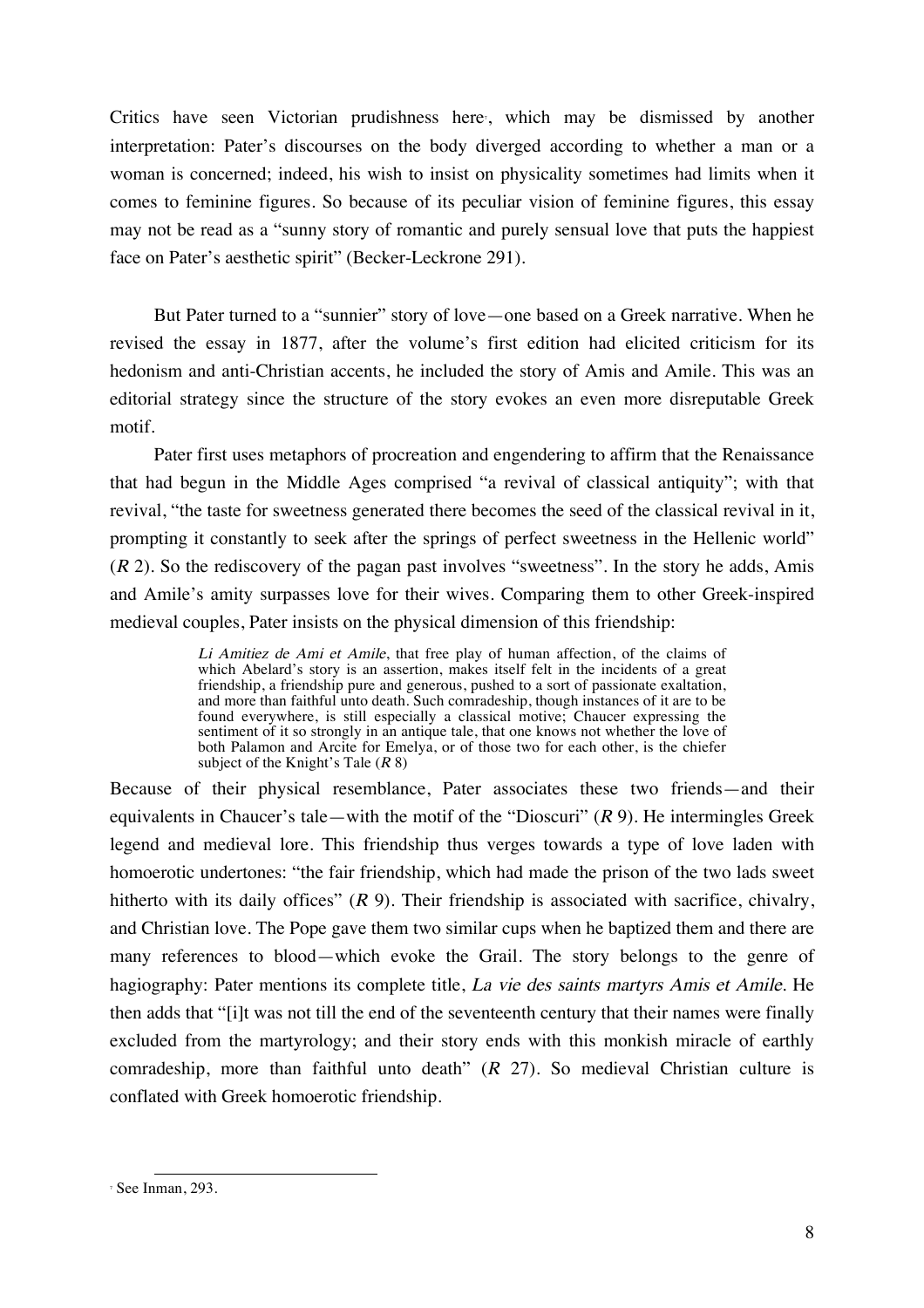The story follows the same pattern of disease and disorder as in "Aucassin and Nicolette". Just as Nicolette was a healer, Amile cures Amis of his leprosy. However, Pater establishes a contrast between these two texts:

> There, as I said, is the strength of the old French story. For the Renaissance has not only the sweetness which it derives from the classical world, but also that curious strength of which there are great resources in the true middle age. And as I have illustrated the early strength of the Renaissance by the story of Amis and Amile, a story which comes from the North, in which a certain racy Teutonic flavour is perceptible, so I shall illustrate that other element, its early sweetness, a languid excess of sweetness even, by another story […] which comes, characteristically, from the South, and connects itself with the literature of Provence.  $(R 15)$

Strength is here associated with an almost palatable virility that has ideological connotations, while sweetness was linked with languidness in the other story. This, for Pater, justifies the addition of the text. But the story that represents the idea of "strength" concerns a type of love that transcends conjugal or filial love. Besides, this story of manly love frames the other tale, and since the latter alludes to the two lovers'—a man and a woman—bodily intimacy, the reader is encouraged to associate the former with physicality or eroticism as well. Pater ends his essay with a quotation from "Amis and Amile" in which their bodies are miraculously reunited in the same church. He affirms that while the other story suggests conflict, this story evokes harmony and unity; it exemplifies his conception of the Renaissance that came later, where "all breathes of that unity of culture in which whatsoever things are comely are reconciled, for the elevation and adorning of our spirits"  $(R 27)$ . This is why he makes a distinction between these two medieval stories:

> In the story of Aucassin and Nicolette, in the literature which it represents, the note of defiance, of the opposition of one system to another, is sometimes harsh. Let me conclude then with a morsel from Amis and Amile, in which the harmony of human interests is still entire. For the story of the great traditional friendship, in which, as I said, the liberty of the heart makes itself felt, seems, as we have it, to have been written by a monk[...]; and their story ends with this monkish miracle of earthly comradeship, more than faithful unto death  $(R 28)$

So not only does Pater repeat his idea of the Morris essay that the spirit of liberation was engendered in the cloister—the story was written by a monk—but he also links a story of male love with harmony.

In his 1877 revisions of 'Aucassin and Nicolette", Pater stated that the new humanism of reason, heart and sense was contained within medieval religion itself: Abelard was only in opposition to the zealots of a system. He examines antinomianism and its expressions in literature (as in Aucassin and Nicolette). He also insists on the reconciliation brought about by the Renaissance. Abelard "prefigures the character of the Renaissance, that movement in which, in various ways, the human mind wins for itself a new kingdom of feeling and sensation and thought, not opposed to but only beyond and independent of the spiritual system then actually realised"  $(R 6-7)$ . Pater no longer talks of conflict here, as he had mitigated the anti-Christian tone that coloured his writings of the 1860s. However, he maintained the references to the body and the senses. But in 1890, he was cautious not to re